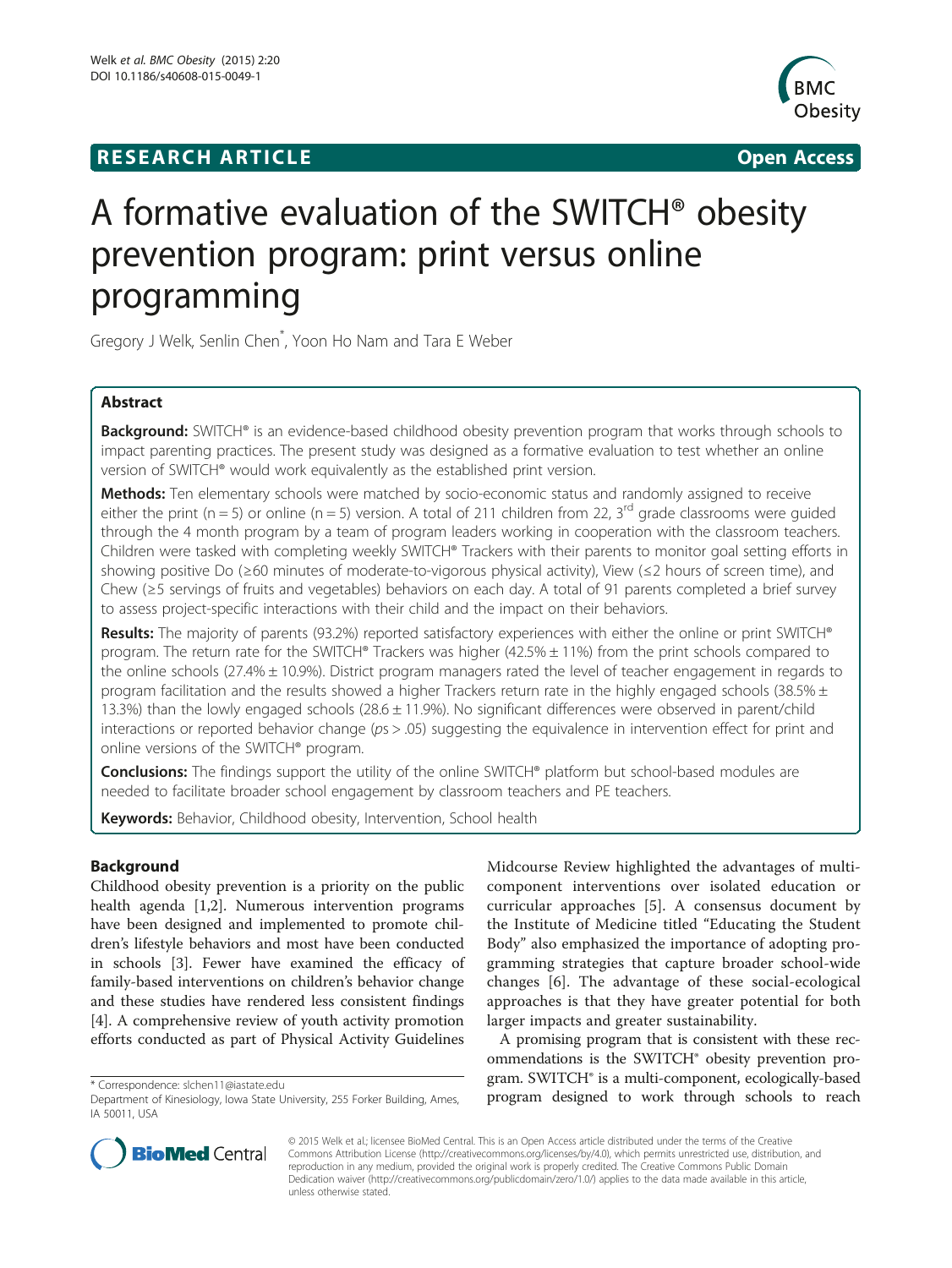families. The strategy capitalizes on the coordinating structure and motivation provided through a school-based program while also minimizing the burden on teachers and schools. Parents are viewed as the primary target of the SWITCH® program since they directly influence children's current and long-term lifestyle behaviors [\[7](#page-7-0)]; however, schools play a key role by encouraging involvement in the program and by reinforcing the messages. The program targets three distinct behaviors known to impact obesity (i.e., physical activity, screen time and eating habits) by challenging children to "switch what they do, view and chew" [\[8](#page-7-0)]. Children complete weekly tracking charts ("SWITCH Trackers") with the help of their parents to learn self-monitoring skills and they receive incentives through the school for their participation. Consistent with current recommendations, the overall goal is to help children obtain at least one hour of moderate-to-vigorous physical activity per day, reduce screen time to two hours or less per day, and to eat five or more servings of fruits and vegetables per day [\[8](#page-7-0)].

The SWITCH® program has been previously shown to be effective in promoting children's health behaviors [\[9](#page-7-0)]. The original efficacy study demonstrated significant reductions in screen time, as well as increases in fruit/ vegetable consumption at the post measurement and effects were retained at the 6 month follow-up measurement [[9\]](#page-7-0). It was recognized as a promising program by the Let's Move campaign [[10](#page-7-0)], but the high cost of the print-based manuals and resources (~\$60 per student) has limited the adoption and dissemination on a larger scale. To enhance utilization, the SWITCH® program has been converted to a web-based platform that can be delivered in a more cost-effective manner. The long term vision for the SWITCH® program is to create a robust content management system that will allow schools to effectively set up, manage and coordinate their own SWITCH® program. Schools would have access to participant and data management functions to enable customization of delivery but centralized administrative functions would ensure standardization of program delivery across multiple sites. This type of structure is consistent with recommendations for designing public health programming for effective dissemination since it can promote fidelity in implementation [\[11\]](#page-7-0).

Experts in program dissemination emphasize the importance of systematically evaluating underlying assumptions and pre-testing different implementation methods before dissemination [\[12](#page-7-0)]. With SWITCH<sup>®</sup>, a fundamental question is whether the online version would have similar, worse or better outcomes than a comparable print based version. An advantage of print-based resources is that parents have immediate access to the materials, but a disadvantage (in addition to cost) is that the materials can get set aside and be ignored. Online

materials are more integrated with contemporary lifestyles that revolve around email, the internet, and social media. It enables a more direct communication with parents; however, a potential disadvantage is that it is hard for online communications to consistently engage parents in a meaningful way [[13,](#page-7-0)[14\]](#page-8-0). Numerous studies have begun to explore the potential utility of web-based and electronic interventions [[15-17\]](#page-8-0) but few, if any, studies have systematically compared a print program to an online program.

The purpose of the present study was to evaluate the utility of the online SWITCH program®. To enable this work, we first developed a basic web platform (SWITCH<sup>®</sup> 1.0) which made all program-related materials available online for download [\(www.iowaswitch.org](http://www.iowaswitch.org)). The creation of this online tool made it possible to directly answer the following research question: whether or not the online version of SWITCH® would work equivalently (or better) than the existing print-based version. We used a formative evaluation plan for the study since the broader goal was to determine changes to be incorporated into the more robust web-based system envisioned for the future of the program. While the present study reports on one specific program (i.e., SWITCH®), the results have broader value for other program planners considering the relative merits of print vs online resources.

#### Methods

#### Design, setting and participants

Thirteen elementary schools from a large school district in a northeast Iowa completed SWITCH® programming as part of annual district programming and 10 agreed to participate in the optional SWITCH® evaluation. The school district had been running the SWITCH® program (with funding and logistical support from the local Young Men's Christian Association [YMCA]) continuously since the original efficacy-based study back in 2006. The program has been valued in the community but the high cost has presented a barrier to sustainability and dissemination so the schools agreed to participate in a controlled evaluation of the newly developed online version of SWITCH®. Schools were matched by socioeconomic status (assessed as the percent of youth qualifying for free/reduced lunch) and then randomly assigned into either the print  $(n = 5)$  or online  $(n = 5)$  versions of the SWITCH® program. The online version replicated all aspects of the print-based manual and the programming was delivered in a consistent way for both sets of schools. The matched samples and standardization of methods make it possible to directly compare the print vs online formats.

Parents voluntarily enrolled in the SWITCH® program by either returning a signed enrollment form (print) or by completing a similar online registration form (online).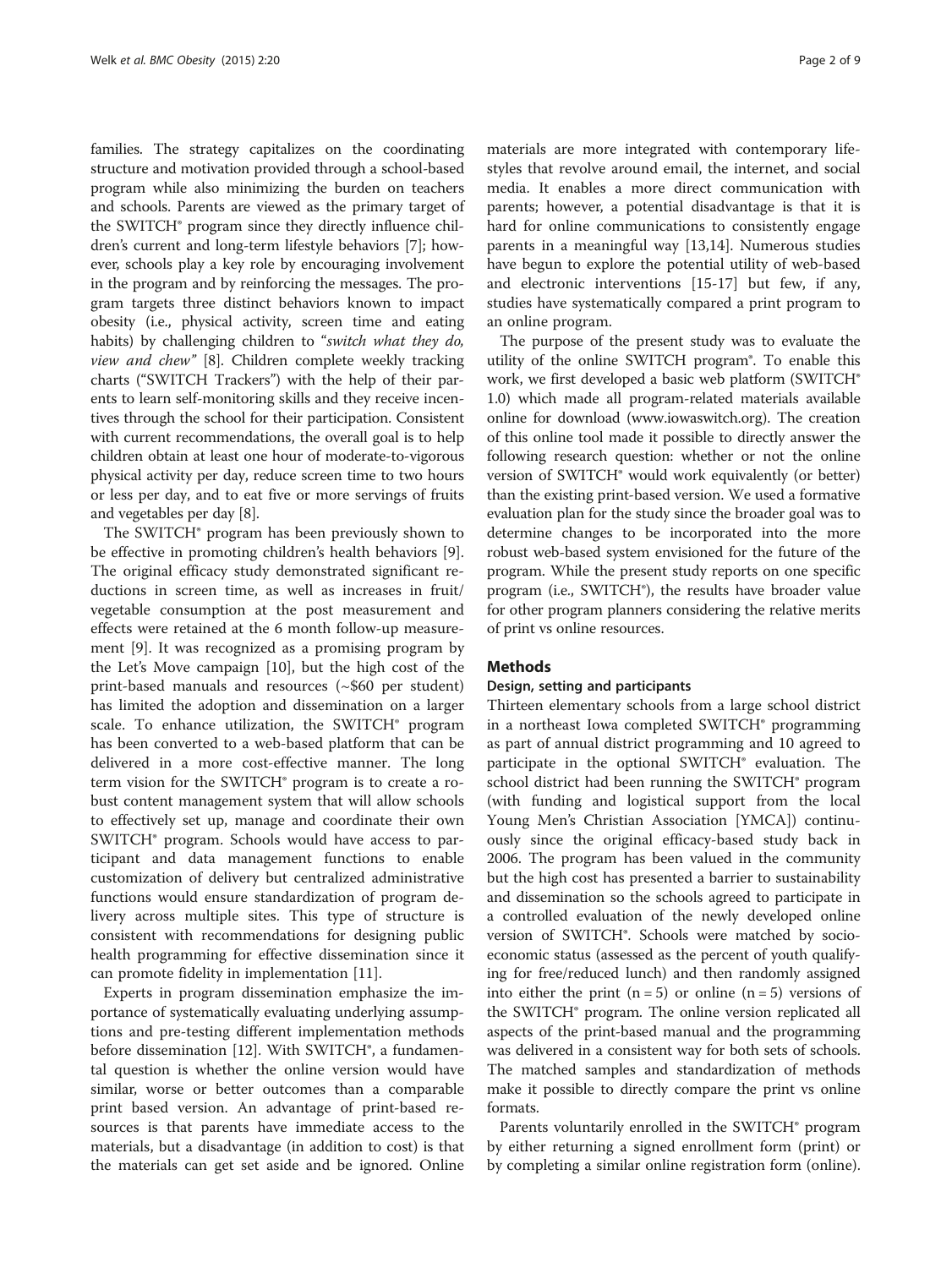A total of 210 children/parent dyads enrolled in the project (print:  $n = 100$ ; online:  $n = 110$ ). Schools had 2-3,  $3<sup>rd</sup>$  grade classrooms involved, with total school enrollments ranging from 14 to 38. Parents from the participating schools were asked to complete a post-test survey to evaluate their engagement with and utilization perceptions of the SWITCH® program. Because the data we collected in this study were de-identified, the Iowa State University institutional review board (IRB) deemed the study as "exempt", therefore, written consent from participants or their parents/guardians were also waived.

#### Intervention procedures

The SWITCH® program operates over a 16 week period with new materials released each week. Programming is divided into 4 modules each following the same sequence of content: week 1 "Switch what you DO", week 2 "Switch what you VIEW", week 3 "Switch what you CHEW", and week 4 "You Rule! Try all 3 goals!". The programming in each week is enriched by activities carefully designed to promote parent/child interactions about the behaviors. For example, in a specific "Do" week parents are provided with a set of "SWITCH Activity Cards". Each card is detailed with activity name, necessary equipment and space, and description of activities that the child can do on their own or with their parent. In this round of formative evaluation, the SWITCH® program was implemented in the same manner for the print and the online conditions. The parents in the print group received booklets for each month of the program and the same resources were released on the website for parents to browse, print, and use.

The key behavior change strategy in SWITCH® is selfmonitoring as children are tasked to work with their parents to complete the weekly SWITCH® Tracker sheets. The Trackers prompt children to choose a daily behavior goal (e.g., 60 minutes of physical activity in a "Do" day/week), record the actual behavior result (e.g., actual activity time per day), then tally and add up the points earned if goal is attained (e.g., 3 points/day and 21points/week maximal). Children turn in the Trackers each week to accumulate SWITCH<sup>®</sup> points which are redeemable for various incentives throughout the program. District program managers hired by the local YMCA made weekly site visits to gather the Trackers and to provide the weekly and monthly incentives for participation.

The link between the school and the home is an important component in the SWITCH® program since it keeps parents more involved in the program. The previous efficacy-based studies were able to systematically implement the SWITCH® program with optimal fidelity since research assistants could handle the coordination and communication. However, anecdotal observations of current SWITCH® schools indicate that there is

considerable variability in the degree of school engagement. To enable broader dissemination of the program it is important to better understand the impact of school engagement on the program outcomes. While not a planned part of the study, school engagement was included as a moderating variable in the analyses.

#### Evaluation framework and measures

The evaluation of the SWITCH® program was guided by the established PRECEDE PROCEED Model [[18](#page-8-0)]. There are a number of advantages of this model for the present study and for the subsequent dissemination efforts. One key advantage is that it is consistent with the socialecological approaches that underlie the SWITCH® intervention. The "Epidemiology Assessment" in the PRECEDE Phase challenges the planner to separate out the behavioral and environmental factors that are targeted in the intervention. The subsequent "Educational and Ecological Assessment" then splits these influences into Enabling, Reinforcing and Predisposing Factors. In SWITCH®, parents are viewed as Enabling Factors since they enable, facilitate and promote behavior change in their children. Schools are viewed as Reinforcing factors since the teachers are positioned to remind and reinforce the systematic efforts with the program. The goal of the programming is to facilitate self-monitoring and behavioral skills in children and these are considered the key Predisposing Factors. The final stage of the PRECEDE phase ("Administrative and Policy Assessment") captures variables thought to be potentially important for the implementation and sustainability of the program. Examples in the present study include school characteristics and school engagement. A second advantage of the model is that it incorporates an evaluation of the process, the impact (i.e. the intervention itself), and the final outcome in the Proceed phase. The structure of this model has been endorsed as an appropriate model for dissemination and implementation research [[19](#page-8-0)]. Details of the process, impact and outcome variables examined in the evaluation are summarized below.

#### Process measure (Child Involvement)

The primary goal of the program was to promote selfmonitoring and goal setting for changing diet, activity and screen time behaviors. Children (with parental help) were tasked with filling out SWITCH® Trackers each week and bringing them to school for incentives (points redemption). Therefore, the percent of children completing and returning SWITCH® Trackers was viewed as the key process measure. Another key process measure was the overall parent satisfaction with the SWITCH® materials. Parent satisfaction was captured with a single multiple-choice item anchored on a 4-point Likert scale ranging from  $1 =$  "very satisfied" to  $4 =$  "very dissatisfied".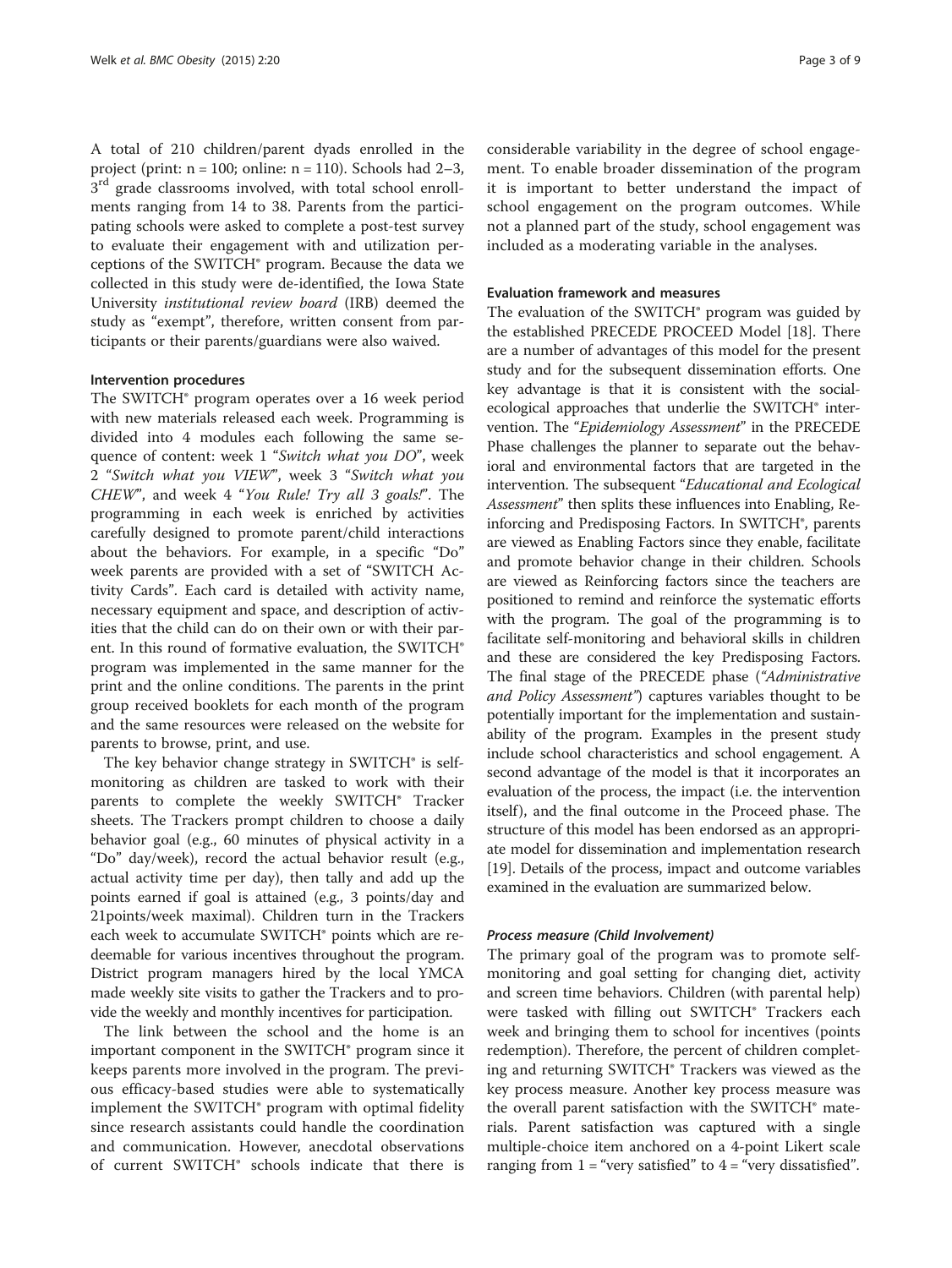#### Impact measures (Parent/Child Interactions)

The focus of the SWITCH® programming is to facilitate parent/child interactions about healthy lifestyles. The impact of the programming was assessed with items capturing parent's report of the quality of interactions related to the three target behaviors ("Do, Chew, and View"). For example, the item for "Do" behavior was stated as: "Did SWITCH help you talk to your child about being physically active?" The answers included  $1 = yes$ , helped a lot",  $2 =$  "yes, helped somewhat",  $3 =$  "yes, helped a little", and  $4 = \text{``no, did not help''}.$  The mean of the three items was used to reflect the overall impact of the SWITCH® program on parent/child interactions.

#### Outcome measures (Child Behaviors)

Children's weight management behaviors were measured by 8 items, with 2 items each for the Do and View behaviors, and 4 items for the Chew behavior. Parents were asked to compare their child's current (upon intervention) behaviors to before participating in SWITCH®. An item for the chew behavior is stated as "Compared to before your family participated in SWITCH®, does your child consume fruits?" The answers ranged from  $1 = 4$  lot less often" to  $5 = 4$  lot more often". Other Chew behavior items asked about children's consumption of vegetables, 100% fruit juice, and soft drinks. The means for each of the individual behaviors was used for the analyses.

#### Moderating variables (Teacher/School Engagement)

The degree of teacher/school engagement was assessed as a moderating variable using the numerical ratings conducted by two experienced program managers who had worked as SWITCH® staff for over six years. The program managers rated each teacher's level of engagement from 1 (low) to 3 (high) based on their in-person field observations and interactions with each school. There were a total of 22 teachers (ranging from 1 to 3 teachers per school; median =3) being rated by the program managers. The researchers then averaged the scores for the teachers of the same school and categorized two levels of teachers' engagement for data analysis:  $1 =$  "low" ( $\le$ mean),  $2 =$  "high" ( $\ge$ mean).

#### Data analysis

The focus of the evaluation was on direct comparisons of process, impact and outcome measures between the print and online versions of SWITCH®. For the process evaluation, we compared the rate of completion of the Trackers between print and online using graphic techniques, and between the highly engaged schools and the lowly engaged schools using descriptive analysis (Mean and Standard Deviation). It was not possible to examine these data using statistical methods since the sample

sizes for the school-related outcomes were too small. We also descriptively compared the level of parental satisfaction (i.e., average % for "very satisfied" and "satisfied" parents) with the SWITCH® program between the print and online groups. Standard analytic techniques described below were used to examine the Impact and Outcome measures. Frequencies of key measures were first reported to provide an overall sense of parent reactions to the programming. Descriptive statistics (mean and standard deviation) were provided for the primary measures and these were reported for both print and online groups as well as combined. Two-way multivariate analyses of variance (MANOVAs) were used to statistically examine differences in Impact and Outcome measures between the print and online groups and between lowly and highly engaged schools. Homogeneity of variances test was performed prior to the series of inferential statistical analyses.

#### Results

The SWITCH® programming was carried out as planned and the return rates of the SWITCH® Trackers (obtained from the district program coordinators each week) provided valuable process data about the programming. Surveys were completed by 91 parents (43% return rate) and these data were used to capture impact and outcome measures. The majority of respondents on the survey were female (81%) and return rates were slightly higher from the print schools  $(n = 50, 55\%)$  of respondents) compared to the online schools  $(n = 41, 45\%)$  of respondents). All impact and outcome variables on the survey had low skewness and kurtosis absolute values (absolute values  $\leq$  2.0), indicating no violation of normal distribution. The parent participants reported similar mean scores for these variables between the two SWITCH® versions. Levene's homogeneity of variances test revealed that all variables had homogeneous variances between groups (p > .05).

Overall, parent satisfaction was high with 93.2% of parents reporting being "satisfied" (70.5%) or "very satisfied" (22.7%) with the SWITCH® program. Most parents (68.2%) reported that they spent less than an hour per week on SWITCH® activities. However, more than a third (35.7%) reported that their child spent more than 2 hours per week on the materials. No significant differences were observed in mean parent satisfaction scores between print and online (Cohen's  $d = .09$ ). The district program managers rated 6 lowly engaged schools and 4 highly engaged schools. Reports from the SWITCH® trainers revealed large differences in the degree of school engagement across the sites. Variability in school engagement can have a profound effect on outcomes so school engagement was studied more directly as a moderating variable.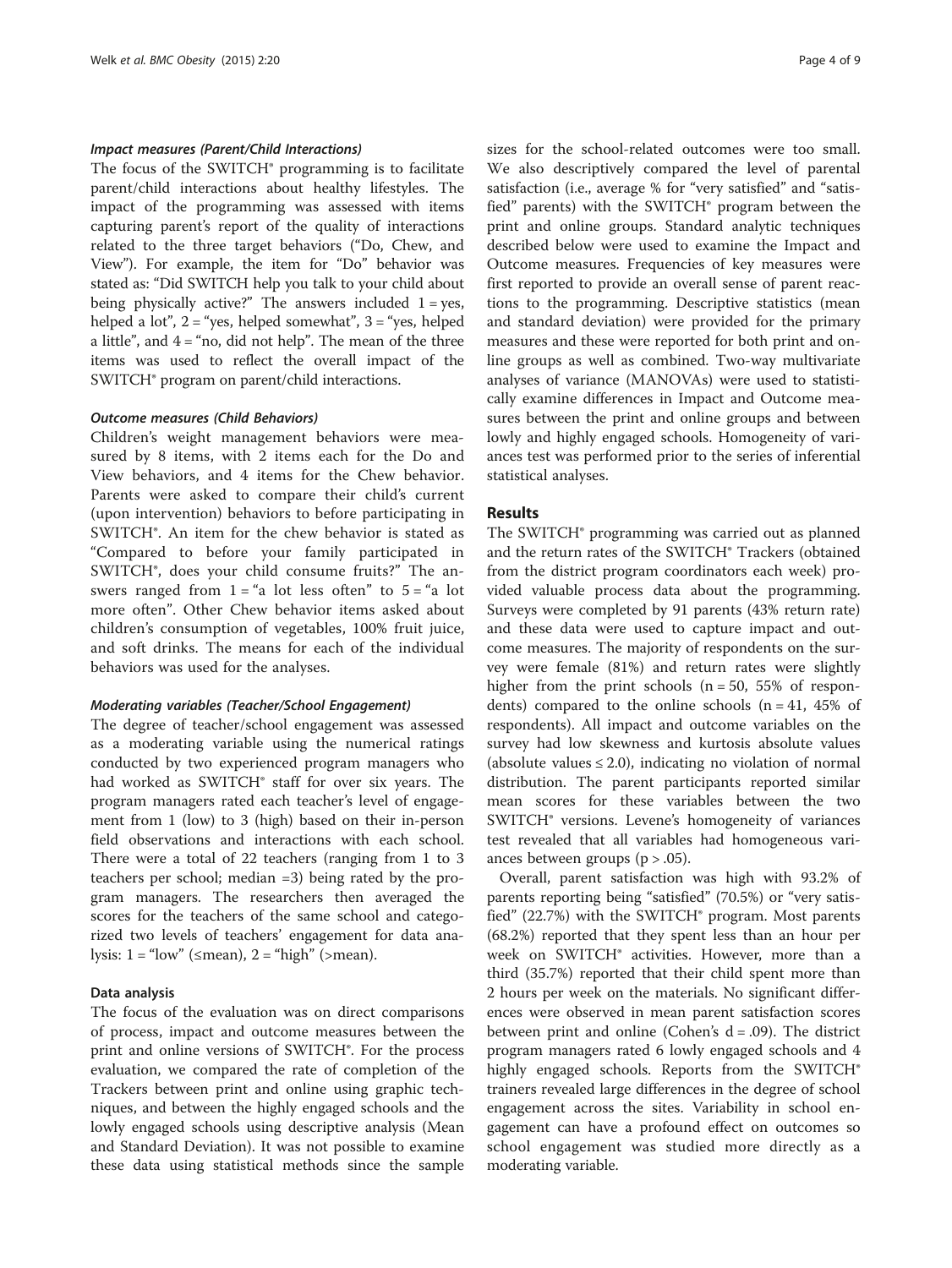#### Process evaluation

The key process measure in the study was the return rate of the SWITCH® Trackers. The Trackers serve as the primary behavior change tool in the program since it necessitates direct parent/child interaction and selfmonitoring of their lifestyle. The overall return rate was 34.1% ± 13.0% across the 16 weeks of the programs but rates were higher in the print schools  $(42.5% \pm 11%)$  than the online schools  $(27.4% \pm 10.9%)$ . Involvement in the program diminished across the course of the program for both groups as evidenced by declining return rates over time (Figure 1). Examination of the data revealed wide disparities in the Tracker return rates across the schools. To examine this, schools were categorized into two groups based on the mean score on the teacher engagement ratings (mean = 2.09). Figure [2](#page-5-0) shows the average Tracker return rate and student enrollment size between the schools with lowly or highly engaged teachers. The results showed that the Tracker return rates were considerably higher in schools that were rated as highly engaged (mean rate =  $38.5\% \pm 13.3\%$ ) compared with those rated as lowly engaged (mean rate =  $28.6\% \pm$ 11.9%). The highly engaged schools had higher enrollments (mean enrollment size =  $30.6 \pm 6.9$ ) than the lowly engaged schools (mean enrollment size =  $14.3 \pm .5$ ) so this likely contributed to the differences in parent/child involvement.

#### Impact and outcome evaluation

The impact variables capture the degree of parent/child interactions about the target behaviors. The majority of parents reported that the program helped them (either "a lot" or "somewhat") in talking to their child about being active (68.9%), eating healthy (71.1%) or watching less TV (64.7%). The descriptive results (mean and SD) for these three impact variables are shown in the top

portion of Table [1](#page-5-0) for both the print and online schools (as well as for overall). The outcome variables capture the parents' perceptions of behavior change resulting from the programming. The majority of parents reported favorable changes in physical activity habits (68.5%), eating habits (62.2%) and media habits (67.4%) at the end of the program. The descriptive results of the parentreported behaviors are shown in the bottom portion of Table [1](#page-5-0) for the print and online schools (as well as combined). The two-way MANOVA revealed no significant difference in the impact (i.e., interaction with Do, View, and Chew parts of the SWITCH® program) and outcome measures (i.e., parent-reported child Do, View, and Chew behaviors) between versions (Wilks' Lambda = .93,  $F_{6,76}$  = 1.01,  $p = .43$ ) or across levels of teacher engagement (Wilks' Lambda = .88,  $F_{6,76} = 1.76$ , p = .12). The interaction was also not significant (Wilks' Lambda = .90,  $F_{6, 76} = .1.34$ , p = .25). The effect sizes for the impact and outcome measures between print vs online SWITCH® programming were generally low (Cohen's d ranged from -.12 to .40; See Table [1\)](#page-5-0).

#### **Discussion**

The present study was designed to formatively evaluate the relative utility of a print-based program of SWITCH® and an identically configured web-based version. Since participants in the print and online conditions received identical treatments and incentives, any differences can be attributed to the form of interventions received during the program. It was hypothesized that the online version would work similarly to the more expensive and less-sustainable print version. The comparison between the two versions of SWITCH® program was made by examining differences in the designated process, impact, and outcome measures.

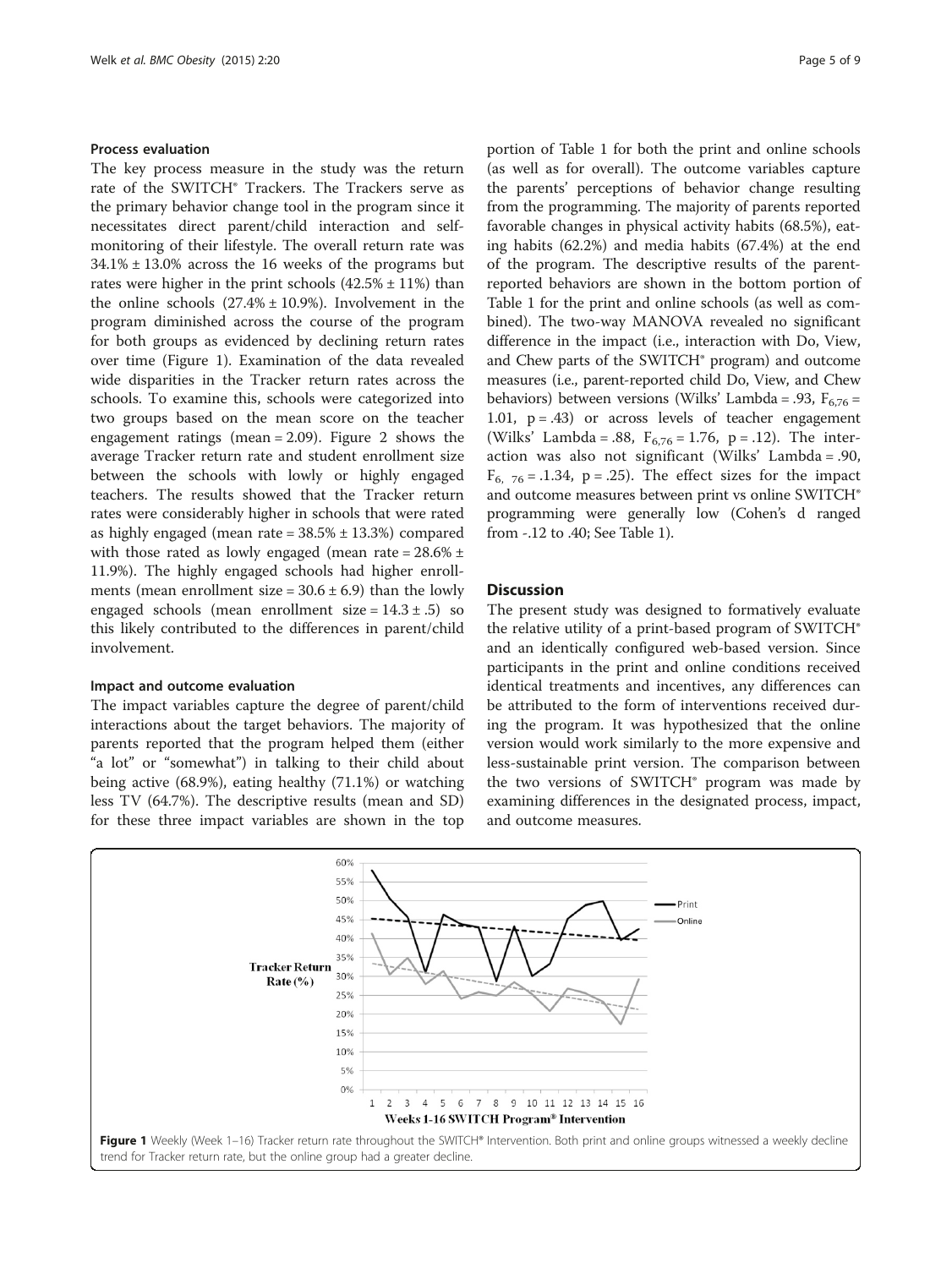

<span id="page-5-0"></span>

The process evaluation revealed differences in the absolute numbers of SWITCH® trackers returned between the conditions. This makes sense considering that the print version allowed parents to simply tear out the preprinted Tracker and fill it out. In the online version, parents had to print materials themselves before engaging with the program. The results confirmed a plausible and somewhat expected weakness of the online materials; however, a closer examination of the data revealed that school engagement explained some of the differences in both school enrollment and return rates. Specifically, schools rated as highly engaged had much higher class enrollments and much higher Tracker return rates than schools rated as lowly engaged by the district coordinators. This explains at least some of the observed differences since engagement and class sizes were higher in the print versus online SWITCH® schools. The results

suggest that teacher/school engagement may have a moderating influence on parent recruitment and participation in the SWITCH® program. However, it is also possible that the Tracker rates and engagement were higher in schools that had higher enrollments. For example, if there are more kids participating, teachers may pay more attention to the program and this would, in turn create more interest in the students. Thus, it is not completely clear whether school engagement is a cause or a consequence of child involvement. Regardless of the mechanism, it is clear that building school and teacher support is an important consideration for effective implementation of the SWITCH® program. This result shows the importance of coordinating school personnel and parents and creating an ecological environment for children to enhance self-monitoring with their healthrelated behaviors [\[20](#page-8-0)].

| Table 1 Parent/Child interactions with SWITCH <sup>®</sup> program and parent-reported "Do", "View", and "Chew" behavior |  |  |  |
|--------------------------------------------------------------------------------------------------------------------------|--|--|--|
| outcomes                                                                                                                 |  |  |  |

| <b>Variables</b>                            | Overall |      |     | Print SWITCH® |      | Online SWITCH <sup>®</sup> |    | Cohen's |     |       |
|---------------------------------------------|---------|------|-----|---------------|------|----------------------------|----|---------|-----|-------|
|                                             | N       | М    | SD  | n             | М    | <b>SD</b>                  | n  | М       | SD  | d     |
| Impact Measures (Parent/Child Interaction)  |         |      |     |               |      |                            |    |         |     |       |
| with SWITCH® "Do" part                      | 90      | 2.96 | .90 | 49            | 2.98 | .92                        | 41 | 2.93    | .88 | .06   |
| with SWITCH® "View" part                    | 88      | 2.81 | .87 | 48            | 2.81 | .91                        | 40 | 2.80    | .82 | .01   |
| with SWITCH® "Chew" part                    | 90      | 3.03 | .92 | 49            | 3.10 | .90                        | 41 | 2.95    | .95 | .16   |
| <b>Outcome Measures (Behavior Outcomes)</b> |         |      |     |               |      |                            |    |         |     |       |
| "Do" behavior                               | 89      | 3.73 | .70 | 48            | 3.84 | .64                        | 41 | 3.60    | .74 | .35   |
| "View" behavior                             | 89      | 3.69 | .65 | 49            | 3.65 | .62                        | 40 | 3.73    | .70 | $-12$ |
| "Chew" behavior                             | 90      | 3.64 | .59 | 49            | 3.75 | .64                        | 41 | 3.52    | .51 | .40   |

Note: SWITCH® "Do", "View", and "Chew" refer to ≥60 minutes moderate-to-vigorous physical activity per day, ≤ 2 hours screen time per day, and ≥ 5 servings of fruits and vegetables per day, respectively.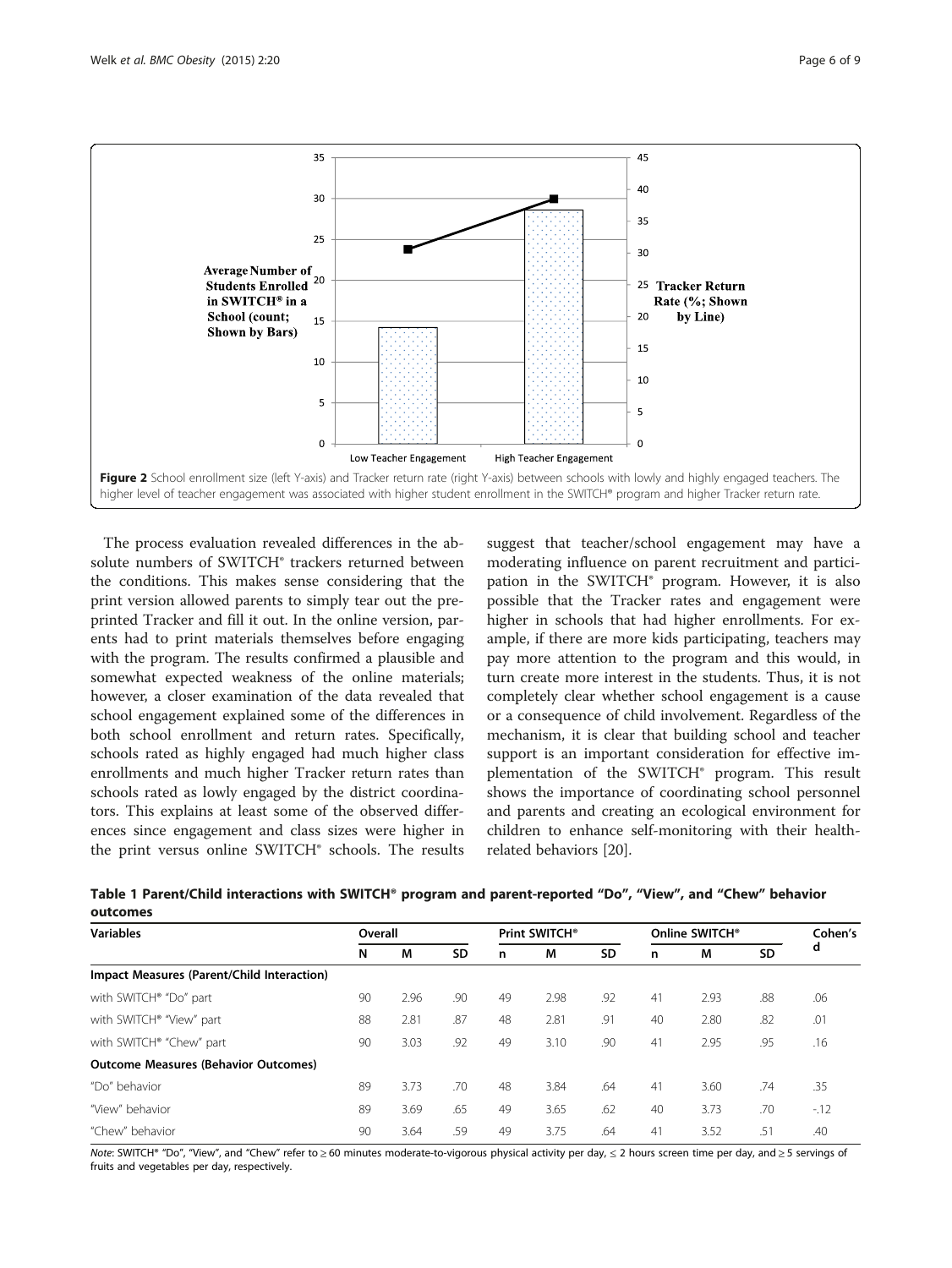It is noteworthy, and somewhat expected, that weekly Tracker return rates declined trend over time since it is typical for participants to lose interest in programming over time. This was evident in both conditions, but suggests the need for creative strategies to maintain parent/ child interest in SWITCH®. The trend was noted during implementation and the research team worked with the district coordinators to pilot a peer incentive system in the last month that would provide double incentives if peer-selected partners both returned their Trackers. This strategy is consistent with behavioral economics theory and previous research suggesting that peer incentives may help hold youth accountable [[21-23](#page-8-0)]. We noted higher average Tracker return rates in month 4 compared to the month 3, suggesting that this strategy may have value in future programs. This finding is consistent with perceptions from some parents that the program was too long; however, it may also reflect a need for more innovative strategies or challenges to maintain participants' motivation over time. For example, the SWITCH® research team could incentivize participants using disseminating stickers as informational stimuli or providing additional incentives to individuals or groups of participants for achieving higher goals (group incentives). Additional work is clearly needed to maintain interest and involvement over time.

While we observed some differences in Tracker returns between conditions (and declines over time) there were no significant differences in the key Impact or Outcome variables. This indicates no difference in parent-reported SWITCH®-related interactions with their child and no differences in the observed behavior changes. These are important results since they demonstrate that the web-based platform is as effective as the more expensive print-based materials in promoting parent/child engagement. It is especially noteworthy considering that differences were evident with the return of Trackers. This suggests that the online materials may have had other subtle benefits on parent/child interactions not captured by the Trackers. With easier access to the internet in the modern era, health-enhancing interventions have started to move to the virtual world [[24](#page-8-0)-[29](#page-8-0)]. Web-based interventions often allow more interactivity for the users, but they may not be fully accessible for all [\[29](#page-8-0)]. A recent study that examined strategies to reduce multiple behavioral risk factors found that nearly equivalent number of participants chose to use print or web-based materials, while being offered the two options [[29\]](#page-8-0). The users of web-based materials in the intervention tend to be younger adults with greater computer comfort and more frequent use of internet on the daily basis [\[29](#page-8-0)]. The online SWITCH appeared to be wellreceived by the parents of young children in this current study. It confirms that web-based childhood obesity prevention programs may have good potentials to impact

participants' interaction with the programs as well as their healthy behaviors. It is also noteworthy that we observed no differences in impact or outcome measures between levels of school engagement. This suggests that parent interactions can be promoted somewhat independently of strong school support. Ultimately, we would expect to have optimal effectiveness in schools that actively promoted and utilized aspects of the SWITCH® materials as part of their school-based lessons since this would provide a more integrated and coherent message.

The formative evaluation supports the utility of the web-based platform but it is clear that the current version of the website does not provide considerable value. This is because parents still had to print copies of the Trackers as well as other SWITCH® materials and submit them manually. It was important to test this basic system first to show that it at least produced similar or equivalent outcomes. Nevertheless, web-based programs are supposed to provide a higher level of interactivity than the print materials to actively engage the users [\[29](#page-8-0)]. The online version of SWITCH tested in this current study, however, had limited interactivity. Thus, a more comprehensive and interactive web-based platform needs to be established to enable features such as direct logging of Trackers online by parents and automated recording and monitoring of completions by the program leaders. The planned enhancements to the content management for SWITCH® will enable school programmers to manage communication and to take advantage of other web attributes (e.g. ability to link to web resources and social media). Parents would also have an easier time interacting with the program and their child since they would be able to directly track progress using email/web tools that are common in contemporary society. Thus, we expect that interactions and engagement can be dramatically increased.

An important observation in the present study is that the degree of school/teacher engagement had an important impact on enrollment and involvement in the program. This is a common and somewhat expected finding in effectiveness research [[30\]](#page-8-0) and additional work is needed to better understand the factors influencing motivation and engagement at the organizational level. The earlier versions of SWITCH<sup>®</sup> were able to directly control and manage the school environment but this is not possible in more distributed effectiveness or dissemination studies. The plan for future development is to build in training and support to increase school engagement. Complementary SWITCH® materials for PE and classroom teachers will provide additional intervention while also directly reinforcing the knowledge and skills that children learn at home. Similar SWITCH® visibility in nutrition education programs could possibly enhance parenting efforts to promote healthier eating. The results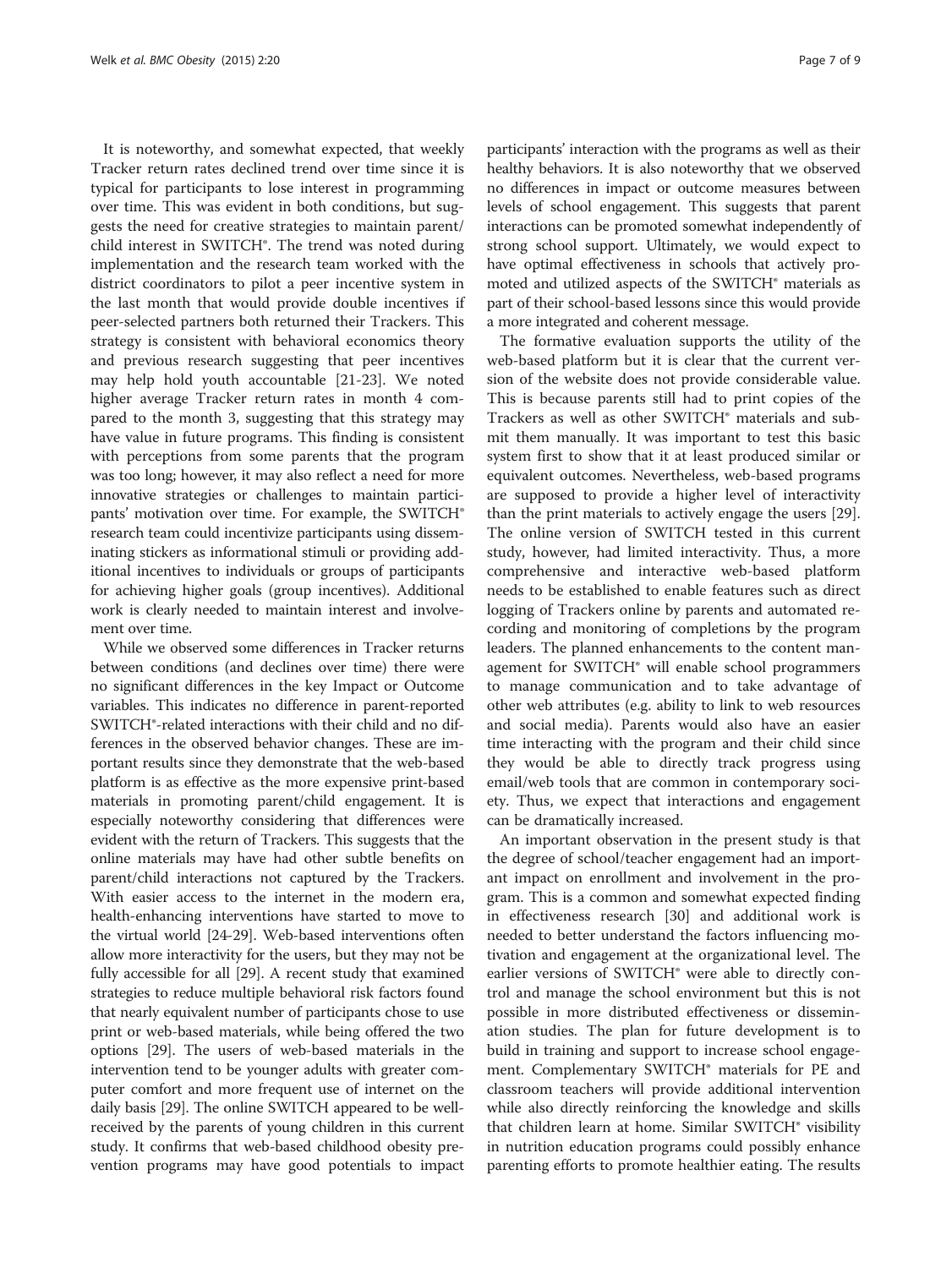<span id="page-7-0"></span>of the present study demonstrate that school leaders/coordinators can be trained to facilitate the basic dissemination of the SWITCH® program in their school. It is likely that additional school modules would provide even larger benefits so this is a priority for future research.

#### Limitations

Despite the encouraging findings, this formative evaluation was limited by the small sample and the lack of pre-test measures. While most of the parents-children dyads contributed data to the earlier efficacy study [9], only about one third (34.3%) of parents completed the post-intervention survey in this less controlled evaluation. However, no violation of statistical assumptions was observed in all inferential analyses so the results are defensible. Another potential limitation is the inability to directly link parent reports to the child's engagement. The survey responses were all anonymous to allow the study to be viewed as exempt by the IRB and this limited our ability to examine the extent to which parent involvement influences individual behavior. These issues will be explored in supplemental studies.

#### Conclusions

In summary, the formative evaluation demonstrates the viability of the online SWITCH® program as a more cost-effective method for dissemination. The online version yielded similar results for both the impact and outcome measures. Thus, parents and children were able to interact with the program in a similar fashion, regardless of the versions received. The differences in Tracker rates may not be relevant since we ultimately envision a system in which the participants would log SWITCH® trackers directly on the website and see accumulated points over time. The school coordinator could also view results for individuals or classes without having to laboriously track the printed sheets. Thus, the reported differences in Trackers returns may not be a major concern, when the new web platform is developed.

The formative evaluation study shows that the online SWITCH® program holds great potential as an efficacious and sustainable childhood prevention program. The findings will guide the development of the more robust SWITCH® platform as well as the additional school-based modules (i.e., SWITCH® PE, SWITCH® Classroom). It is expected that the refined  $SWITCH^*$ content management system will be able to more effectively impact children's adoption of healthy lifestyles in school. The modularized system will facilitate integration of classroom, PE and lunchroom components and enable school wellness teams to carry out programming on their own. The SWITCH program provides a model consistent with CDC recommendations for Comprehensive School Physical Activity Programs (CSPAP).

#### Abbreviations

ANOVA: Analysis of variance; PE: Physical education; TV: Television.

#### Competing interests

The authors declare that they have no competing interests.

#### Authors' contributions

GW designed and carried out the study, interpreted the data, and drafted and revised the manuscript. SC analyzed the data, drafted and revised the manuscript. YN and TW revised the manuscript. All authors read and approved the final manuscript.

#### Acknowledgements

We would like to formally thank Mr. Jim Patterson and Mr. Harold Garwood who have made the SWITCH® a sustainable program in the Cedar Rapids (Iowa) areas through their strong leadership and committed service over the past several years. The hard work of both Jim and Harold has not only brought direct positive benefits to the children and family that participated in the SWITCH® project, but also provided invaluable data for the SWITCH® research team to conduct program evaluations such as this current formative evaluation study. We also want to thank the anonymous third grade students and their parents for their contribution to this study as participants.

#### Received: 24 September 2014 Accepted: 21 April 2015 Published online: 03 May 2015

#### References

- 1. Ogden CL, Carroll MD, Curtin LR, Lamb MM, Flegal KM. Prevalence of high body mass index in US children and adolescents, 2007–2008. JAMA. 2010;303(3):242–9.
- 2. Obesity and overweight [[http://www.who.int/mediacentre/factsheets/fs311/en/\]](http://www.who.int/mediacentre/factsheets/fs311/en/)
- 3. Kriemler S, Meyer U, Martin E, van Sluijs EMF, Andersen LB, Martin BW. Effect of school-based interventions on physical activity and fitness in children and adolescents: a review of reviews and systematic update. Br J Sports Med. 2011;45(11):923–30.
- 4. van Sluijs EMF, Kriemler S, McMinn AM. The effect of community and family interventions on young people's physical activity levels: a review of reviews and updated systematic review. Br J Sports Med. 2011;45(11):914–22.
- 5. U.S. Department of Health and Human Services. Physical Activity Guidelines for Americans Midcourse Report Subcommittee of the President's Council on Fitness, Sports & Nutrition. Physical Activity Guidelines for Americans Midcourse Report: Strategies to Increase Physical Activity In. Edited by Services USDoHaH. Washington, DC; 2012.
- 6. Institutes of Medicine: Educating the student body taking physical activity and physical education to school. In. Washington DC; 2013.
- 7. Ritchie LD, Welk G, Styne D, Gerstein DE, Crawford PB. Family environment and pediatric overweight: What is a parent to do? J Am Diet Assoc. 2005;105(5):S70–9.
- 8. Eisenmann JC, Gentile DA, Welk GJ, Callahan R, Strickland S, Walsh M, et al. SWITCH: rationale, design, and implementation of a community, school, and family-based intervention to modify behaviors related to childhood obesity. BMC Public Health. 2008;8:223.
- 9. Gentile DA, Welk G, Eisenmann JC, Reimer RA, Walsh DA, Russell DW, et al. Evaluation of a multiple ecological level child obesity prevention program: Switch (R) what you Do, View, and Chew. BMC Med. 2009;7:49.
- 10. Switch What You Do, View, and Chew [[http://www.letsmove.gov/blog/](http://www.letsmove.gov/blog/2010/11/29/switch-what-you-do-view-and-chew) [2010/11/29/switch-what-you-do-view-and-chew\]](http://www.letsmove.gov/blog/2010/11/29/switch-what-you-do-view-and-chew)
- 11. Allen JD, Linnan LA, Emmons KM. Fidelity and its relationship to implementation effectiveness, adaptation and dissemination. In: Brownson RC, Colditz GA, Proctor EK, editors. Dissemination and implementation research in health. New York: Oxford Press; 2012. p. 281–304.
- 12. Glasgow RE, Steiner JF. Comparative effectiveness research to accelerate translation: Recommendations for an emerging field of science. In: Brownson RC, Colditz GA, Proctor EK, editors. Dissemination and implementation research in health. New York: Oxford Press; 2012. p. 72–93.
- 13. Appleton J, Fowler C, Brown N. Friend or foe? An exploratory study of Australian parents' use of asynchronous discussion boards in childhood obesity. Collegian. 2014;21(2):151–8.